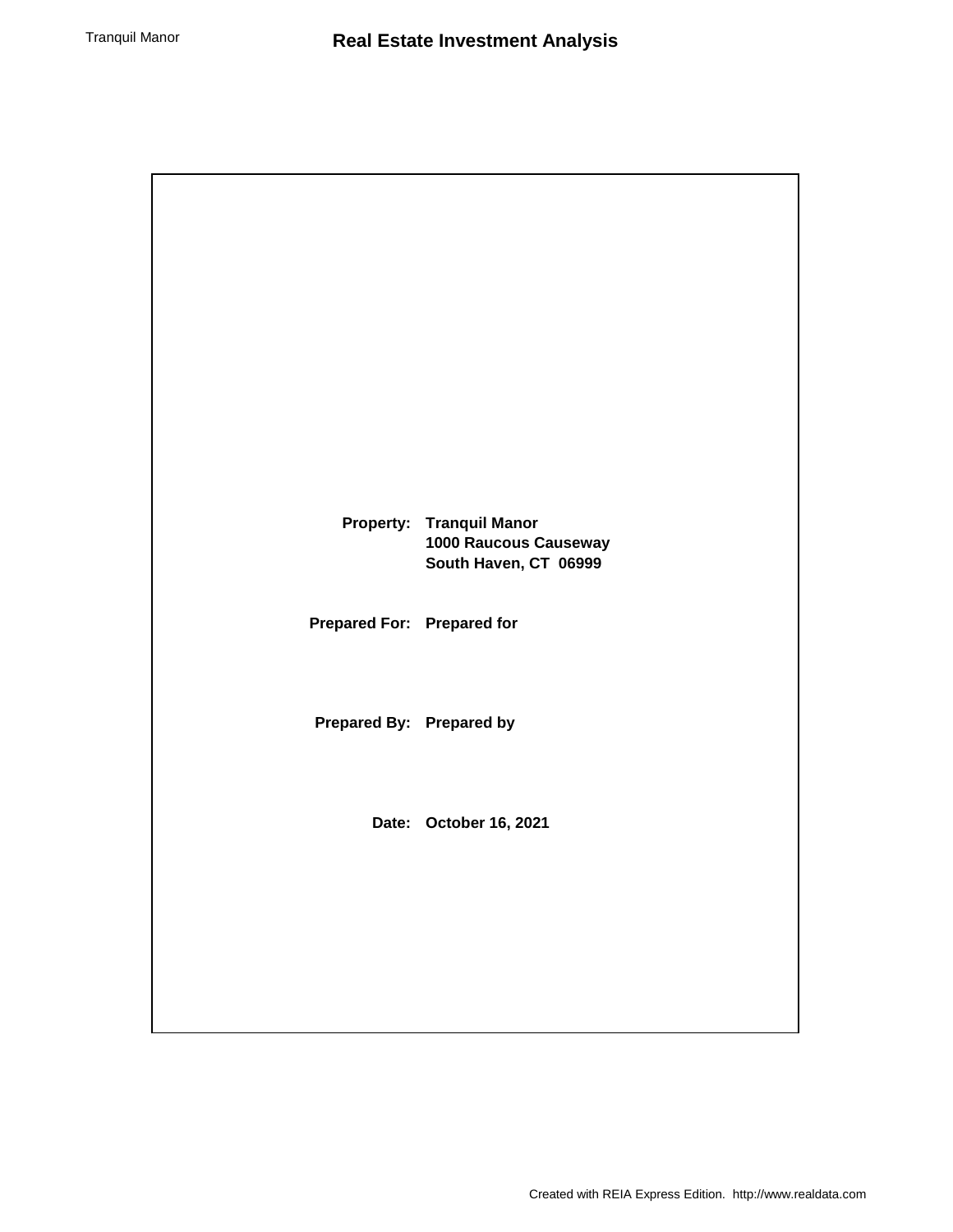# Tranquil Manor **Pro Forma Analysis**

| <b>Property Location:</b> |                                                                                                                                                                                                  | 1000 Raucous Causeway<br>South Haven, CT 06999                                                                                                                                                                                                               |  |  |
|---------------------------|--------------------------------------------------------------------------------------------------------------------------------------------------------------------------------------------------|--------------------------------------------------------------------------------------------------------------------------------------------------------------------------------------------------------------------------------------------------------------|--|--|
| <b>Type of Property:</b>  |                                                                                                                                                                                                  | <b>Apartment Complex</b>                                                                                                                                                                                                                                     |  |  |
| Date of this Analysis:    |                                                                                                                                                                                                  | October 16, 2021                                                                                                                                                                                                                                             |  |  |
| <b>Purpose:</b>           |                                                                                                                                                                                                  | The purpose of this analysis is to project and<br>demonstrate the future economic benefits to<br>be derived from this property.                                                                                                                              |  |  |
|                           | For the sake of the analysis, certain assump-<br>tions have been made concerning future<br>revenue, expenses and financing related to<br>the ownership, operation and resale of<br>the property. |                                                                                                                                                                                                                                                              |  |  |
|                           | Those assumptions, as well as projections<br>about income or loss, cash flow and profit<br>from resale are presented on the following<br>pages.                                                  |                                                                                                                                                                                                                                                              |  |  |
| Disclaimer:               |                                                                                                                                                                                                  | The information and calculations presented<br>in this analysis are believed to be<br>accurate, but are not guaranteed. They are<br>intended for the purposes of projection<br>and analysis, and should not be used for<br>preparation of income tax returns. |  |  |

**The user of this program and information should consult a tax specialist concerning his/her particular circumstances before making any investment decision.**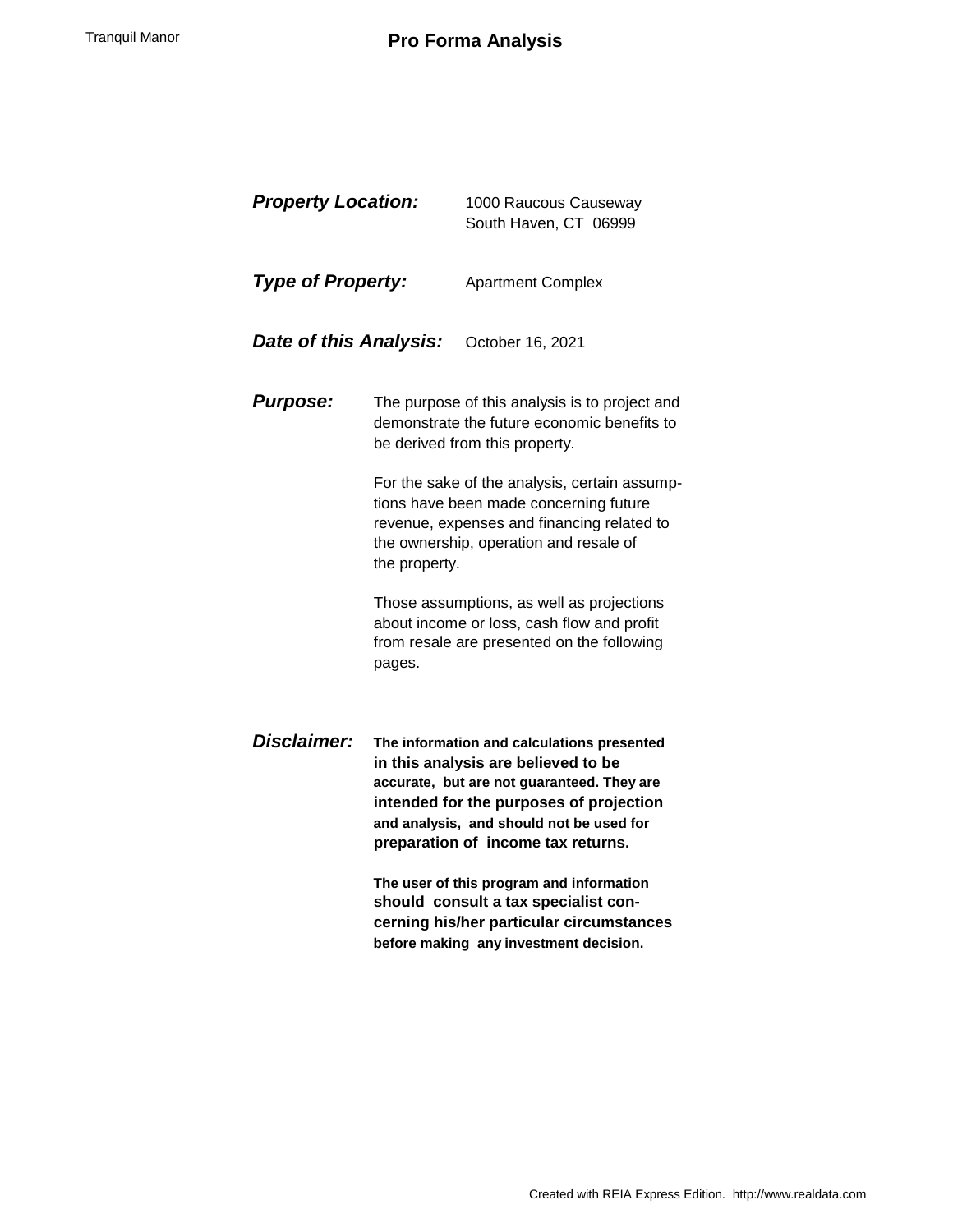## *Acquisition*

| <b>Sources of Funds</b>    |        |             |
|----------------------------|--------|-------------|
| Cash Investment            |        | 464,100     |
| First Mortgage             |        | 1,040,900   |
| Second Mortgage*           |        |             |
|                            | Total: | \$1,505,000 |
| <b>Uses of Funds</b>       |        |             |
| Purchase, Real Estate      |        | 1,487,000   |
| <b>Closing Costs</b>       |        | 18,000      |
| Points                     |        |             |
| 1st Year Capital Additions |        | ი           |
|                            | Total: | \$1,505,000 |

*Analysis*

| Months in First Year of Analysis: | 12   |
|-----------------------------------|------|
| Year this Analysis Begins:        | 2023 |
| Anticipated Year of Resale:       | 2032 |

#### *Investor*

Name: Investor

## *Depreciation*

Depreciable Basis:

Type: 27.5-Year Straight Line \$ 0

*\*Second Mortgage of 15,000 put in place 3/2024*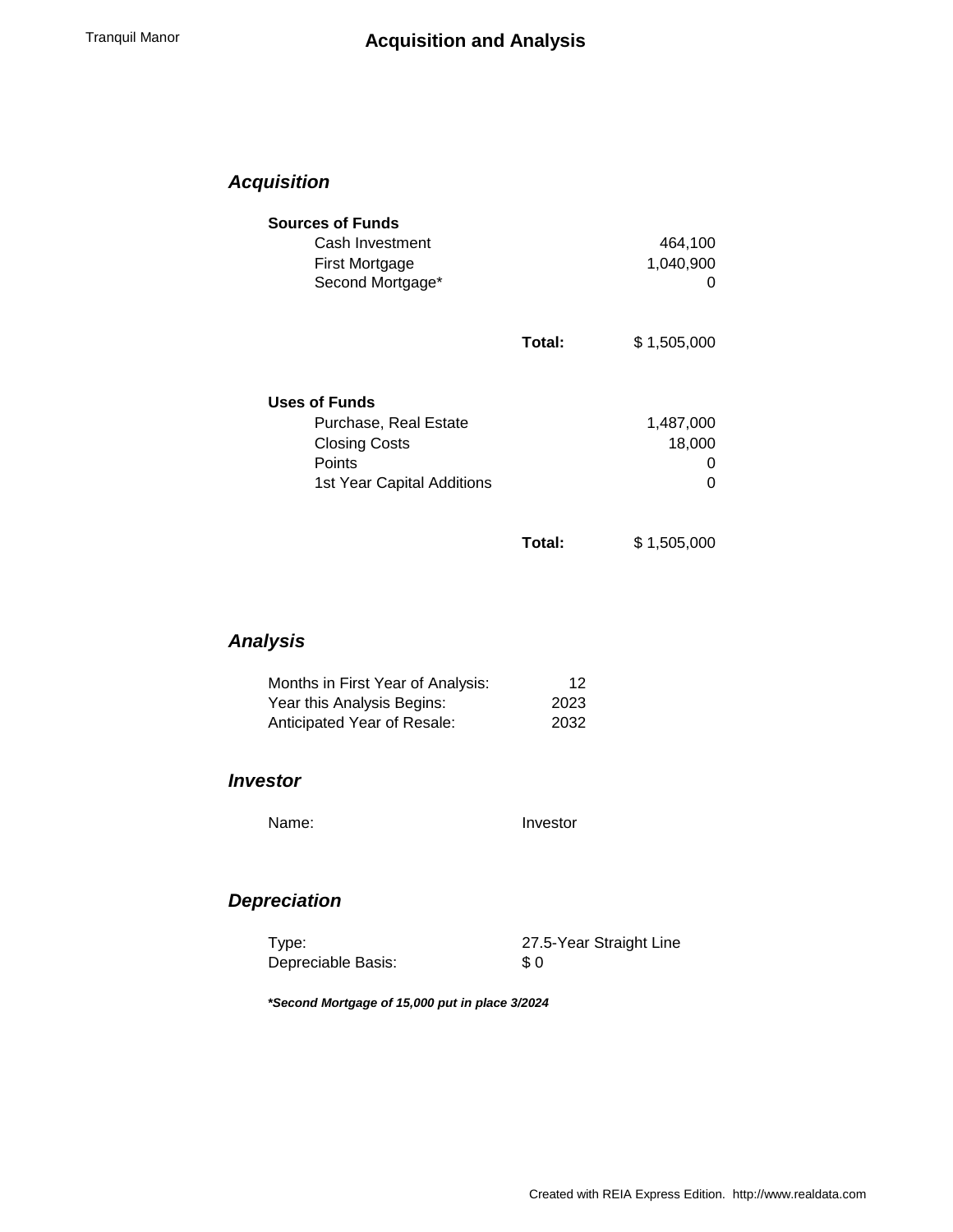Tranquil Manor **Financing**

#### **First Mortgage**

\$ 1,040,900 20 year term 4.500 % 0.00 points 6,585.25 per month

*Placed 1/2023 Refinanced in April 2025*

#### **Second Mortgage**

\$ 15,000 0 year term 6.500 % interest only 0.00 points 81.25 per month

*Placed 3/2024 Refinanced in April 2025*

**Third Mortgage**

None

#### **Refinance**

\$ 979,847 20 year term 3.25 %\* 0.00 points 5,557.65 per month *Placed in April 2025*

*\* First-year rate. Detailed projections may include the effects of rate changes in future years.*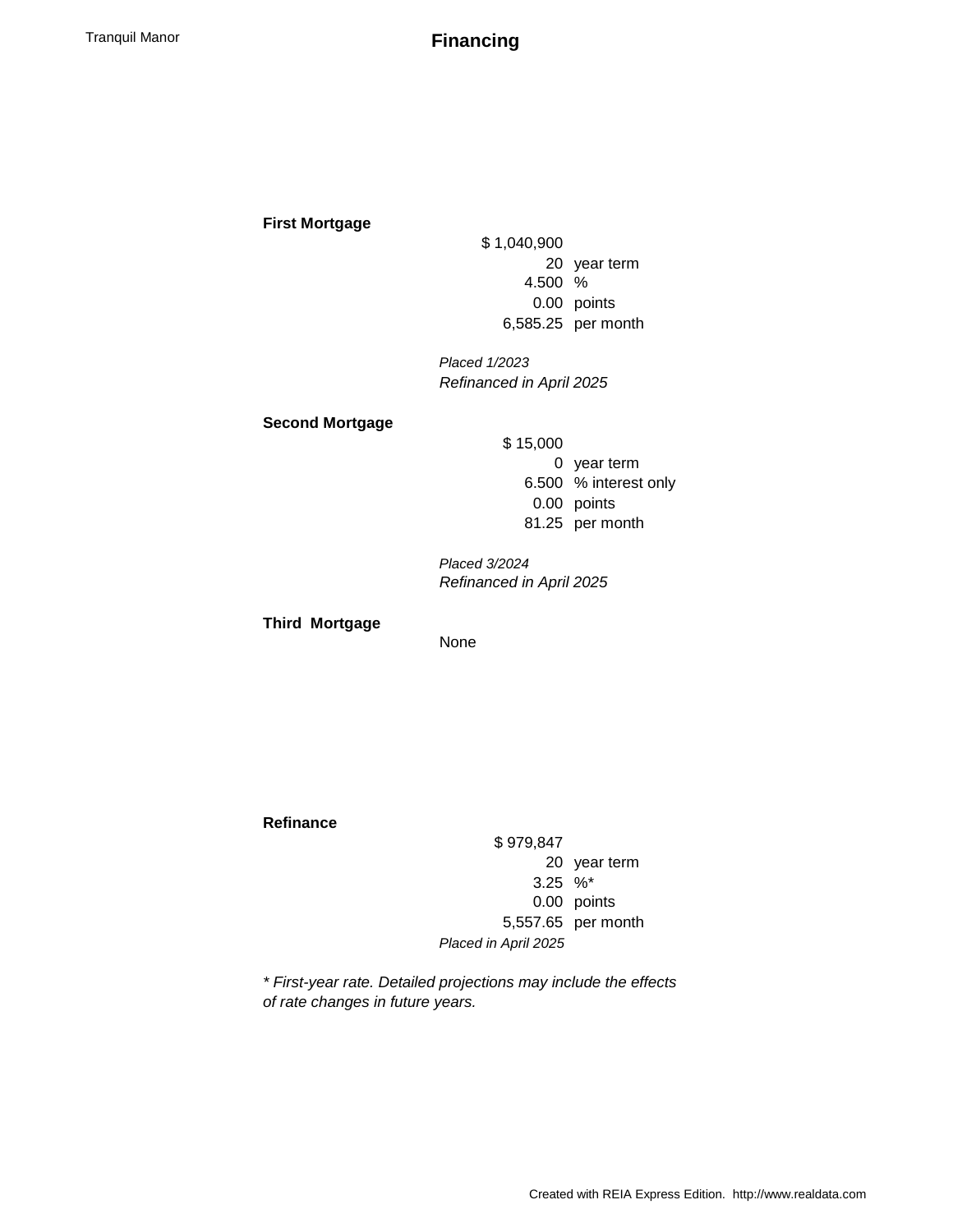## *Income, Cash Flow and Expenses*

#### **Income**

| Gross   |           |         | Taxable                      |
|---------|-----------|---------|------------------------------|
| Income  | Allowance | Income  | Income                       |
|         |           |         |                              |
| 177,500 | 14,200    | 124,610 | 78,442                       |
| 181,055 | 9,053     | 132,818 | 86,824                       |
| 184,681 | 9,234     | 135,757 | 100,448                      |
| 188,380 | 9,419     | 138,752 | 107,757                      |
| 192,153 | 9,608     | 141,805 | 112,006                      |
| 196,002 | 9,800     | 144,916 | 116,352                      |
| 199,928 | 9,996     | 148,087 | 120,798                      |
| 203,932 | 10,197    | 151,319 | 125,348                      |
| 208,017 | 10,401    | 154,612 | 130,002                      |
| 212,184 | 10,609    | 157,968 | 134,765                      |
|         |           |         | Vacancy/Credit Net Operating |

#### **Cash Flow**

|      | <b>Before</b> | After  | Cumulative |  |
|------|---------------|--------|------------|--|
|      | Taxes         | Taxes  | Cash Flow  |  |
|      |               |        |            |  |
| 2023 | 45,587        | 26,761 | 26,761     |  |
| 2024 | 52,983        | 32,145 | 58,906     |  |
| 2025 | 65,739        | 41,631 | 100,537    |  |
| 2026 | 72,061        | 46,199 | 146,736    |  |
| 2027 | 75,113        | 48,232 | 194,968    |  |
| 2028 | 78,224        | 50.300 | 245,268    |  |
| 2029 | 81,395        | 52,404 | 297,672    |  |
| 2030 | 84,627        | 54,543 | 352,215    |  |
| 2031 | 87,920        | 56,720 | 408,935    |  |
| 2032 | 91,276        | 58,933 | 467.868    |  |

### **Operating Expenses, Debt Service and Capital Additions**

|      | Operating<br>Expenses | <b>Total Debt</b><br>Service |
|------|-----------------------|------------------------------|
| 2023 | 38.690                | 79.023                       |
| 2024 | 39,184                | 79,836                       |
| 2025 | 39,690                | 70.018                       |
| 2026 | 40,209                | 66,692                       |
| 2027 | 40.741                | 66,692                       |
| 2028 | 41.286                | 66.692                       |
| 2029 | 41,844                | 66,692                       |
| 2030 | 42.417                | 66,692                       |
| 2031 | 43.004                | 66.692                       |
| 2032 | 43.606                | 66.692                       |